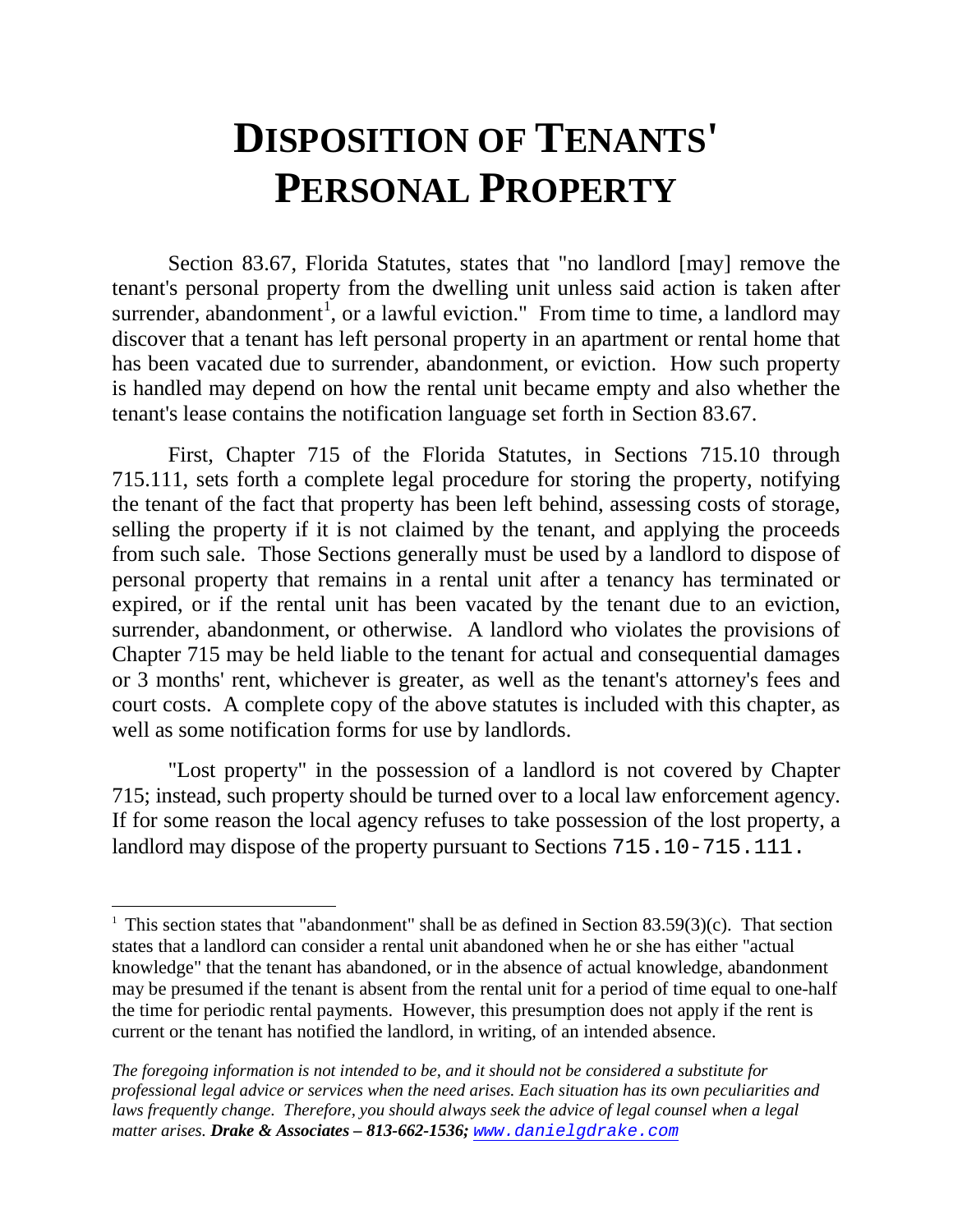There are two general exceptions to the requirement that a landlord dispose of abandoned property in accordance with Chapter 715. The first exception is found in Section 83.67, Florida Statutes. Subsection (3) of that statute states that if a landlord comes into possession of a former tenant's personal property after surrender, abandonment, or a lawful eviction, "the landlord is not required to comply with [Section] 715.104 and is not liable or responsible for storage or disposition of the tenant's personal property" if the following statement is printed in or clearly stamped on the tenant's lease or an addendum thereto:

BY SIGNING THIS RENTAL AGREEMENT, THE TENANT AGREES THAT UPON SURRENDER, ABANDONMENT, OR RECOVERY OF POSSESSION OF THE DWELLING UNIT DUE TO THE DEATH OF THE LAST REMAINING TENANT, AS PROVIDED BY CHAPTER 83, FLORIDA STATUTES, THE LANDLORD SHALL NOT BE LIABLE OR RESPONSIBLE FOR STORAGE OR DISPOSITION OF THE TENANT'S PERSONAL PROPERTY.

Although Section 83.67(3) clearly states that a landlord shall not be liable for a tenant's abandoned property if that section is complied with, it does not state what a landlord may do with such property. However, just because a landlord is not liable for the storage or disposition of a tenant's property does not mean that the property is "up for grabs." The property still belongs to the tenant. Should the landlord be in compliance with Section 83.67(3) and not want to store a tenant's abandoned property, the guidelines set forth in the second general exception to Chapter 715, discussed below, may be followed.

The second general exception to the requirement that a landlord dispose of abandoned property in accordance with Chapter 715 is found in Section 83.62, Florida Statutes. Subsection (2) states, "[a]t the time the sheriff executes the writ of possession or at any time thereafter, the landlord or the landlord's agent may remove any personal property found on the premises to or near the property line [and neither] the sheriff nor the landlord or the landlord's agent shall be liable to the tenant or any other party for the loss, destruction, or damage to the property after it has been removed." Because the landlord has the right to remove the tenant's personal to the property line at any time *after* the sheriff has executed the writ of possession, the landlord may undertake such task at his or her convenience. It is strongly suggested, however, that if the tenant inquires as to when the landlord intends to remove the tenant's belongings to the property line, that the landlord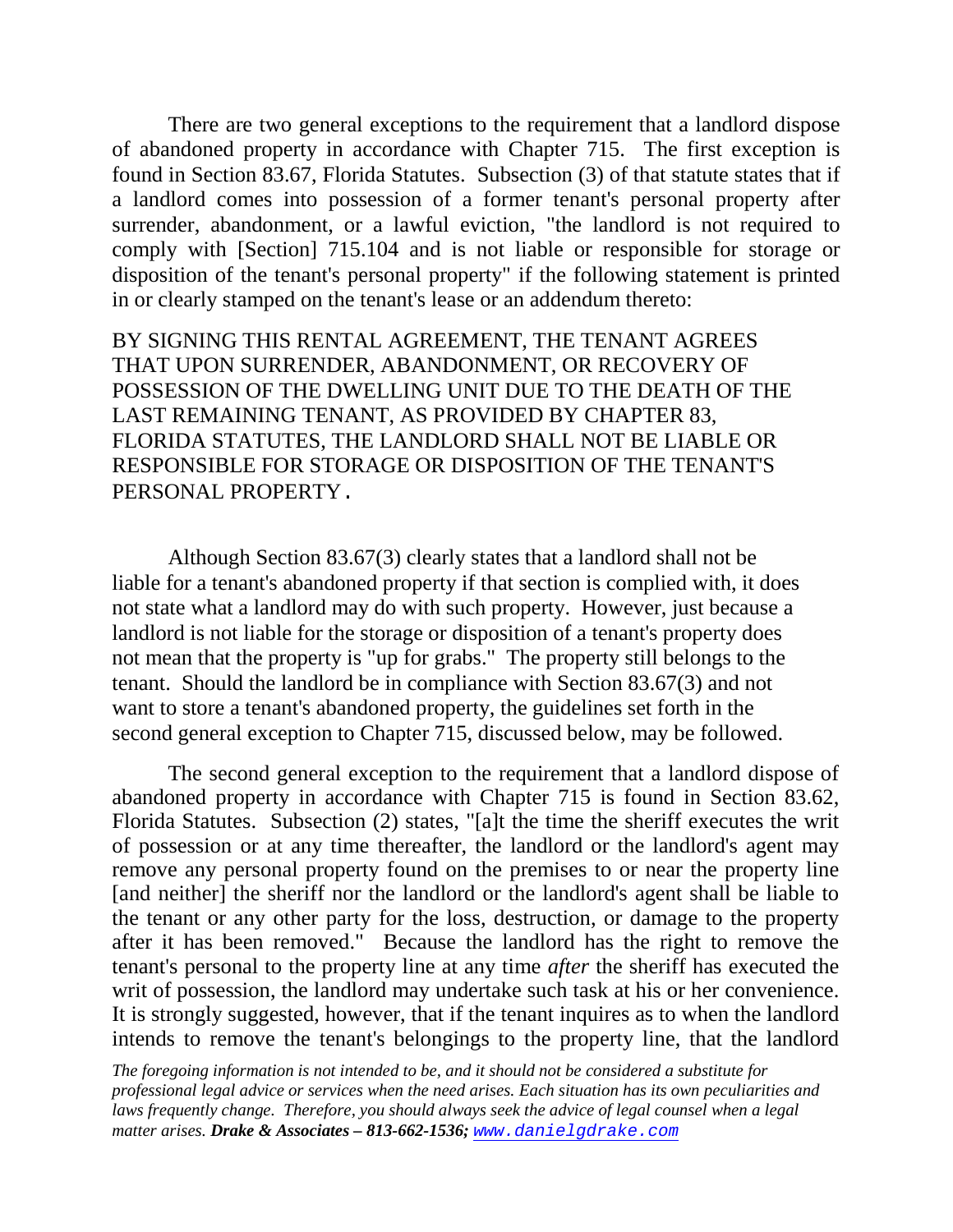accurately provide the tenant with that information so that the tenant may be present at the property line to regain possession of his or her property. Remember, the property still belongs to the tenant. However, if the tenant is going to take the initiative to marshal the manpower and the trucks or other vehicles necessary to pick up all of his or her belongings, the landlord may want to consider allowing the tenant back into the rental unit for the sole purpose of removing his or her possessions. This will save the landlord the labor of having to move the belongings to the property line, and allowing the tenant back in to the rental unit *does not* reestablish any rights of possession on behalf of the tenant.

Of course, the landlord may always follow the procedures set forth in Chapter 715 to dispose of a tenant's abandoned property if the landlord chooses to do so regardless of the other options available. The following outlines the steps a landlord must follow under Chapter 715.

Pursuant to section 715.104, Florida Statutes, you must notify the former tenant in writing that you are in possession of the tenant's property. If you reasonably believe that the property actually belongs to someone other than the former tenant, written notice must be given to that person instead.

The written notice must describe the all of the property in a manner reasonably adequate to permit the owner of the property to identify it. If a tenant leaves behind a locked trunk or box that cannot be easily opened, you are only required to describe the trunk or box and not the contents.

The written notice must also (1) advise the former tenant that reasonable costs of storage may be charged before the property is returned, (2) where the property may be claimed, and (3) the date by which the tenant may claim the property (the date cannot be fewer than 10 days after the notice is personally delivered or, if mailed, not fewer than 15 days after the notice is deposited in the mail).

The notice must be either personally delivered to the former tenant or sent by first-class mail to the former tenant's last known address. The landlord must send a notice to any other address where the landlord may reasonably expect the former to receive the notice. The notice should read as follows:

## Notice of Right to Reclaim Abandoned Property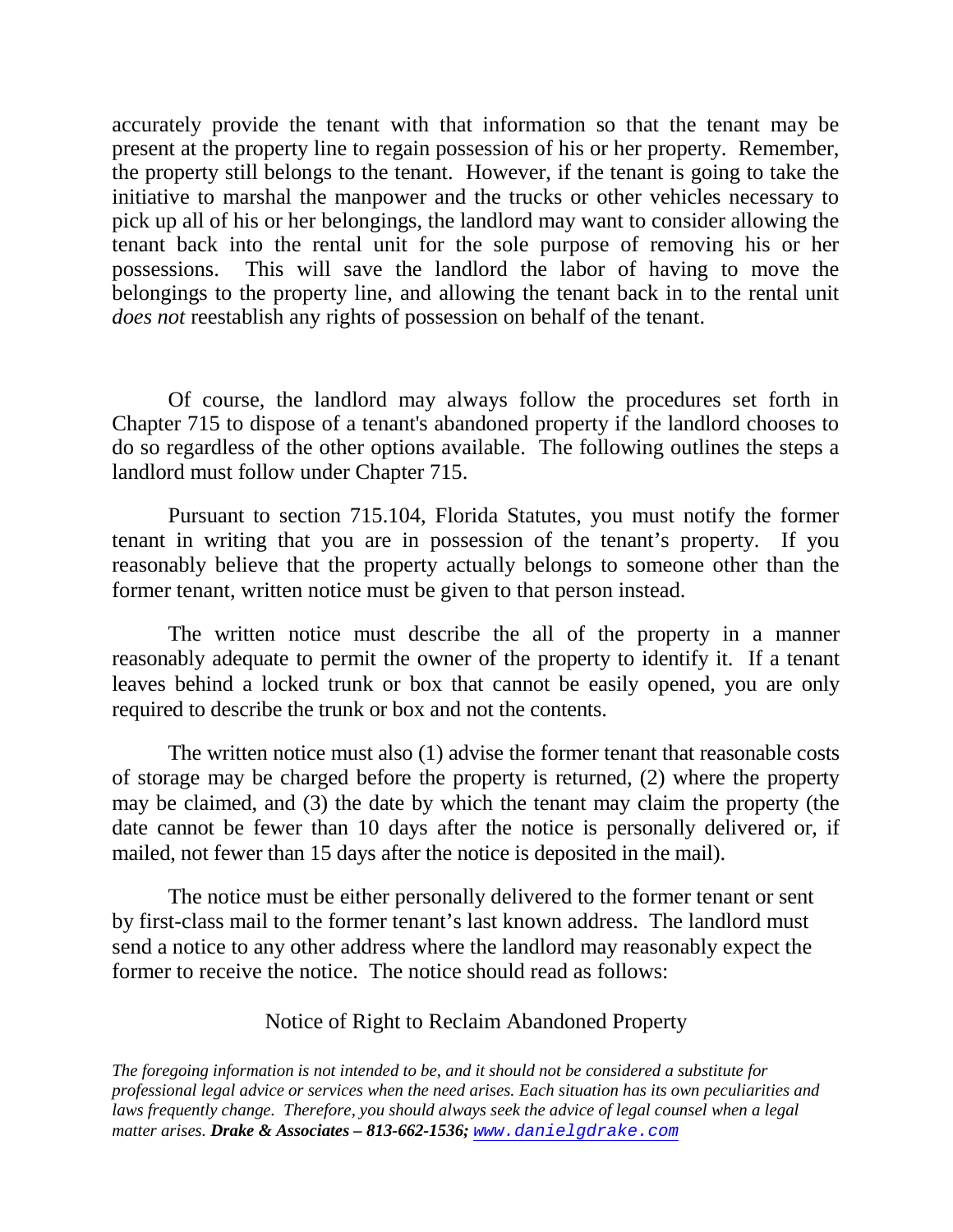To: [*Name of former tenant*] [*Address of former tenant*]

When you vacated the premises at [*address of premises, including apartment number*], the following personal property remained:

# [*INSERT DESCRIPTION OF PERSONAL PROPERTY HERE*]

You may claim this property at [*address where property may be claimed*]. Unless you pay the reasonable costs of storage and advertising, if any, for all the above-described property and take possession of the property that you claim not later than [*insert date not fewer than 10 days after notice is personally delivered or, if mailed, not fewer than 15 days after notice is deposited in the mail*] this property may be disposed of pursuant to section 715.109, Florida Statutes.

# [*INSERT HERE ONLY ONE OF THE FOLLOWING TWO STATEMENTS HERE*:]

"If you fail to reclaim the property, it will be sold at a public sale after notice of the sale has been given by publication. You have the right to bid on the property at this sale. After the property is sold and the costs of storage, advertising, and sale are deducted, the remaining money will be paid over to the county. You may claim the remaining money at any time within 1 year after the county receives the money."

"Because this property is believed to be worth less than \$500, it may be kept, sold, or destroyed without further notice if you fail to reclaim it within the time indicated above."

Date:  $\qquad \qquad$ 

[Signature of landlord] [Type or print name of landlord]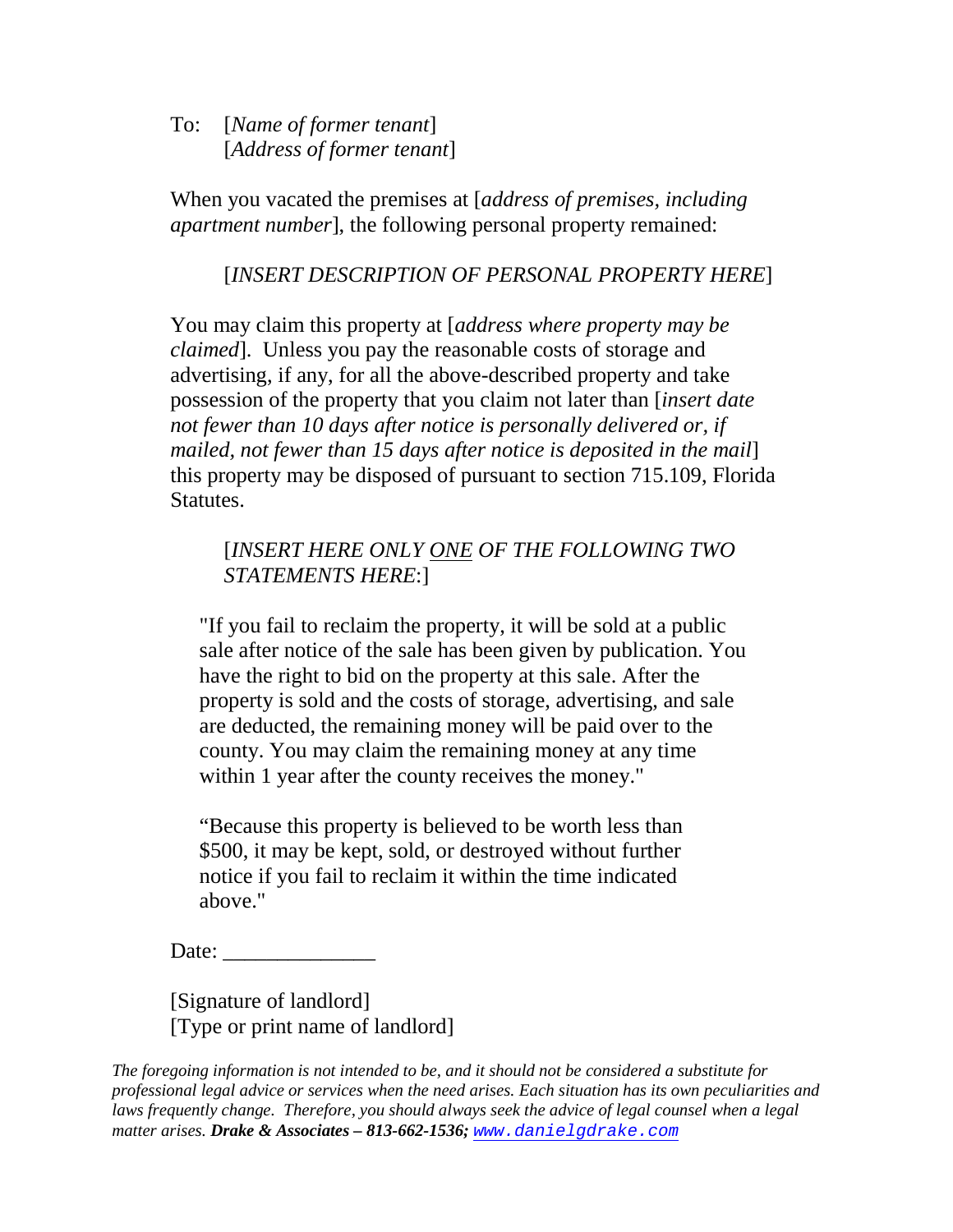[Address] [Telephone number]

# *PLEASE NOTE: A SLIGHTLY DIFFERENT FORM IS TO BE USED IF THE OWNER OF THE PROPERTY IS BELIEVED TO BE SOMEONE OTHER THAN THE FORMER TENANT. CONTACT ME IF THAT IS THE CASE.*

Regarding storage, the former tenant's property must be left in the vacated apartment or stored by the landlord in a "place of safekeeping" until the property is released to the former tenant or otherwise disposed of pursuant to the statutes. The landlord must exercise reasonable care in storing the property, but is not liable to the tenant for any loss *unless* caused by the landlord's deliberate or negligent act. The landlord must release the property to the former tenant *if* the former tenant pays the reasonable costs of storage and advertising and takes possession of the property not later than the date specified in the notice described above.

If the former tenant fails to claim the property and pay the costs of storage and advertising, the landlord must sell the property at public sale by competitive bidding. The landlord, the former tenant, and any other person may bid on the property. Notice of the time and place of the public sale must be given by an advertisement of the sale published once a week for two consecutive weeks in a newspaper of general circulation where the sale is to be held. The sale must be held at the nearest suitable place to that where the personal property is being stored. The advertisement must include a description of the property, the name of the former tenant, and the time and place of the sale. The sale must take place at least 10 days after the first publication. The last publication shall be at least 5 days before the sale is to be held. The notice of the sale shall describe the property in a manner reasonably adequate to permit the owner of the property to identify it. A locked trunk or box that cannot be easily opened must be described, but not its contents.

After the sale of the property, the landlord may deduct the costs of storage, advertising, and the sale. The former tenant, if present at the sale, may claim the balance of the proceeds. If the former tenant does not make such a claim, the excess funds must be paid into the treasury of the county in which the sale took place not later than 30 days after the date of sale. The former tenant then has one year from that date to claim the excess funds from the county. (I believe the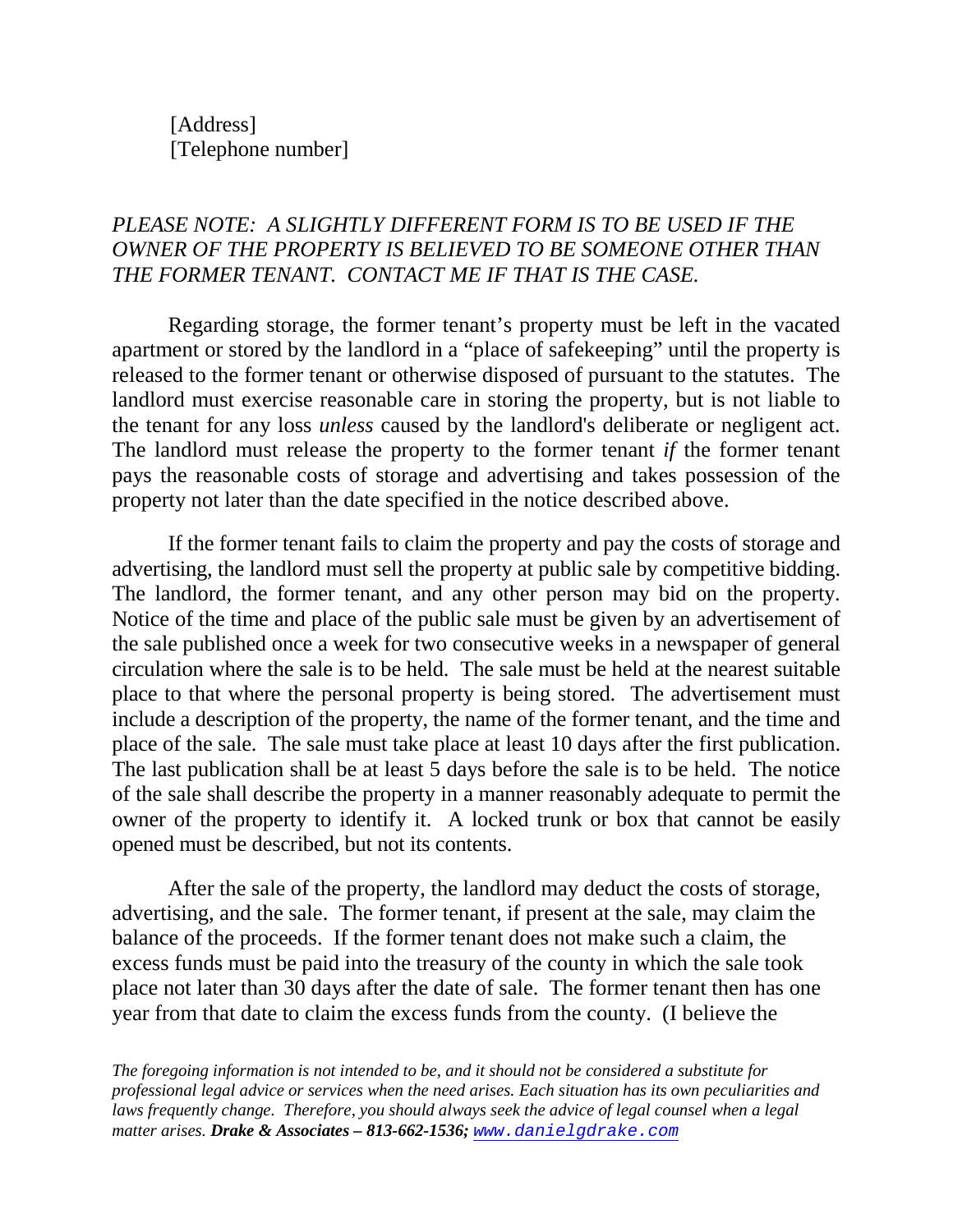county will keep the excess funds even though the statutes don't state exactly what happens after one year.)

IMPORTANT: If the landlord reasonably believes that the total resale value of the property not released is less than \$500, she or he may retain such property for her or his own use or dispose of it in any manner she or he chooses.

IMPORTANT: Regarding storage of a former tenant's property, the former tenant is responsible for the costs of storage *only for the property in which she or he claims an interest*. In other words, if a former tenant shows up to claim property and only claims a portion of it, he or she may only be charged a partial storage charge. A landlord may not charge more than one person for the same costs. If the landlord stores the personal property on the landlord's premises, the costs of storage shall be the fair rental value of the space reasonably required for such storage for the term of the storage.

It is important that landlords follow the above procedures because doing so gives the landlord some protection in the event the former tenant returns at a later date and demands return of his or her personal property. In such event, the landlord's records should show complete compliance with the Florida Statutes or the tenant may have the basis for a suit against the landlord for the value of the property.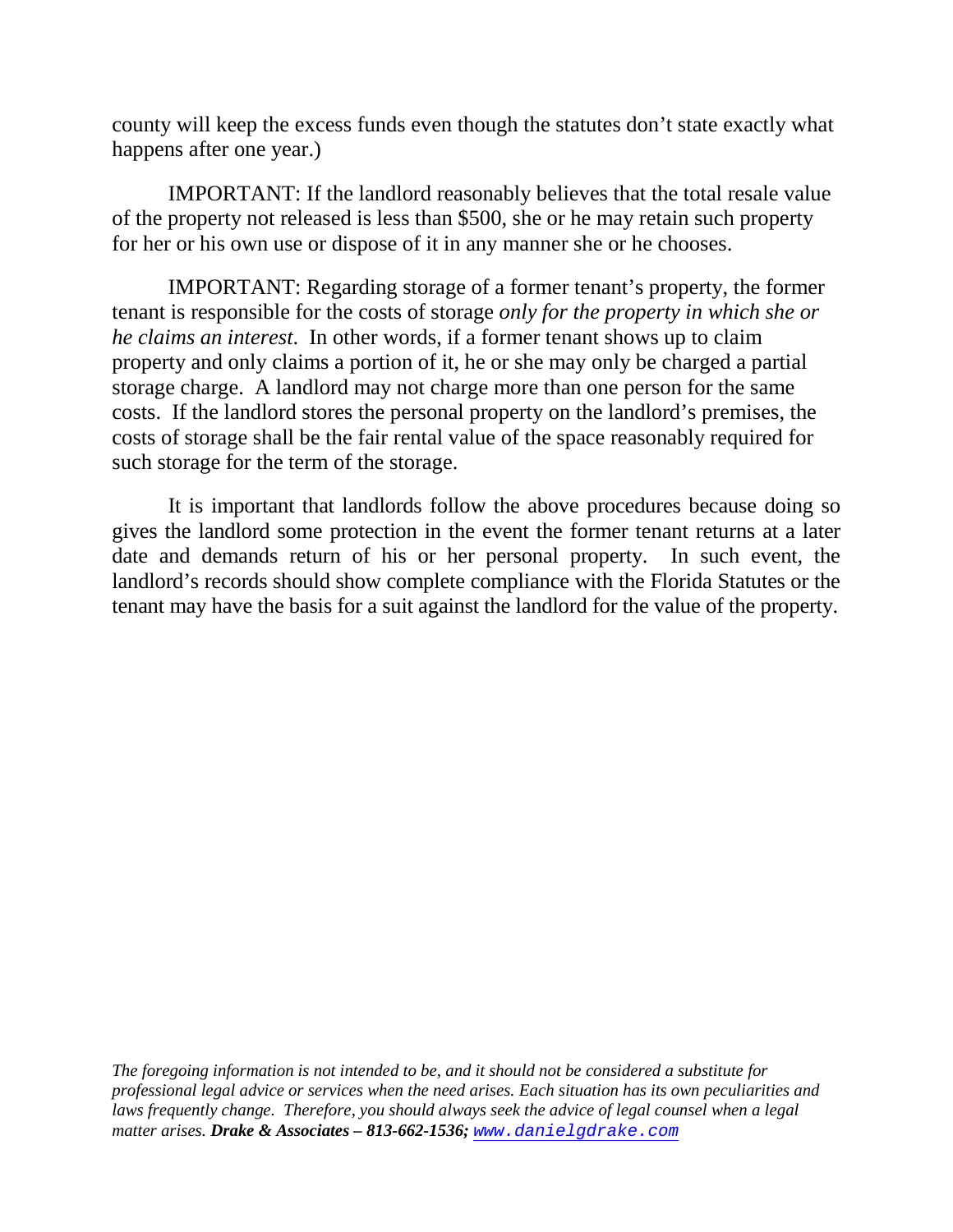## **NOTICE OF RIGHT TO RECLAIM ABANDONED PROPERTY**

(Property value less than \$500.00)

| TO: |                                | DATE: |  |
|-----|--------------------------------|-------|--|
|     | Tenant's Name(s)               |       |  |
|     |                                |       |  |
|     | <b>Tenant's Street Address</b> |       |  |
|     |                                |       |  |
|     | City, County, State, and Zip   |       |  |
|     |                                |       |  |
|     |                                |       |  |
|     |                                |       |  |
|     |                                |       |  |
|     |                                |       |  |
|     |                                |       |  |

**UNLESS YOU PAY** the reasonable costs of storage and advertising, if any, for all the abovedescribed property and take possession of the property that you claim not later than \_\_\_\_\_\_\_\_\_\_\_\_\_\_\_, 20\_\_\_\_\_ (not fewer than 15 days after this Notice is deposited in the mail), the property may be disposed of pursuant to Section 715.109, Florida Statutes. Further, since the property is believed to be worth less than \$500.00, it may be kept, sold, or destroyed without further notice if you fail to reclaim it within the time indicated above.

| Bv    |                                 |
|-------|---------------------------------|
| Name  | Community                       |
|       |                                 |
|       |                                 |
| Title | <b>Community Street Address</b> |

Telephone Number City, State, Zip

#### **[For Landlord's Use Only] CERTIFICATION OF DELIVERY**

#### **I HEREBY CERTIFY** that a true copy hereof was furnished by:

- ( ) U.S. Mail
- ( ) Personal Delivery to Resident(s)
- ( ) Certified U.S. Mail to last-known address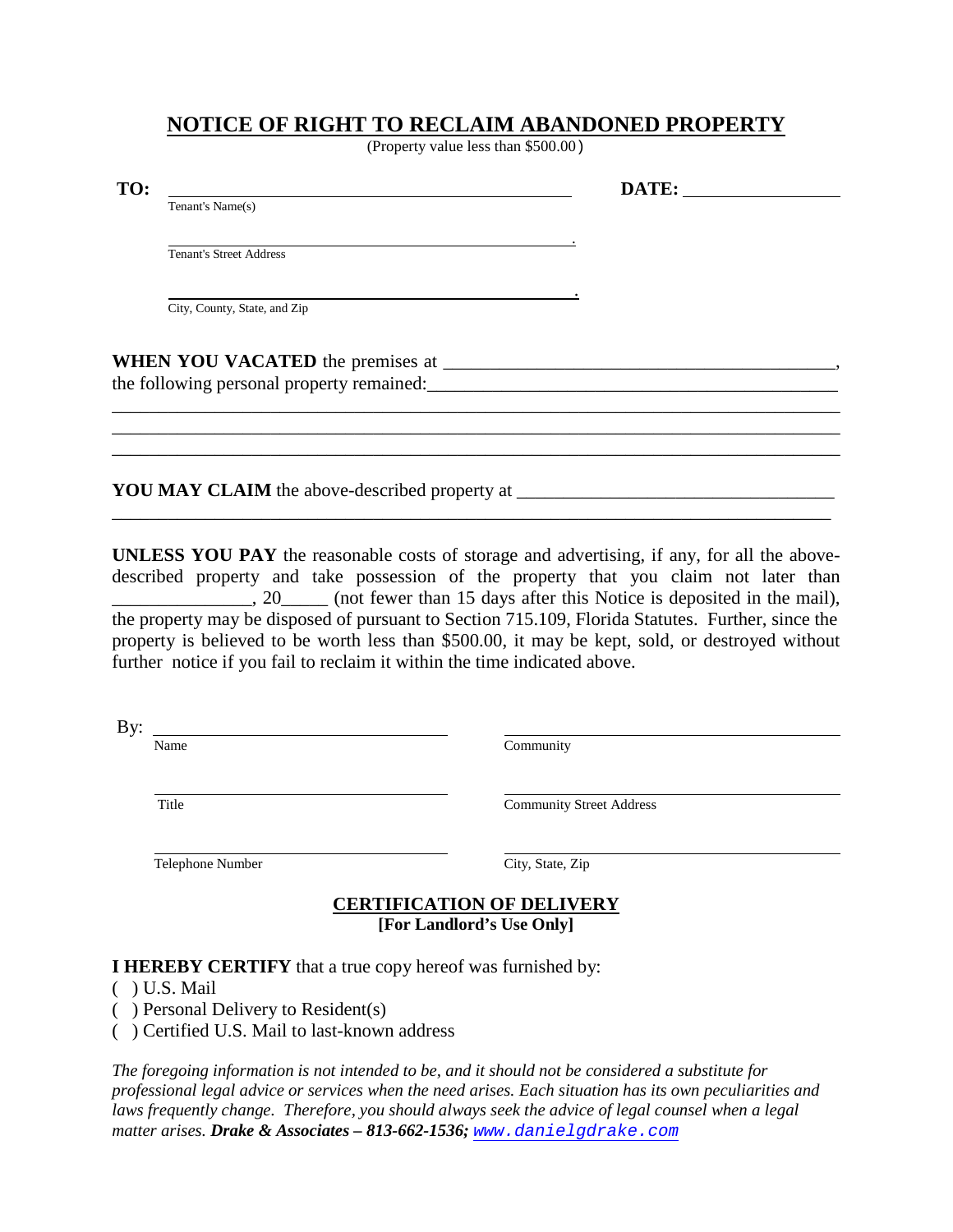Mailed or delivered by: Date: Time:

> ©2010 Form provided by Drake & Associates/Daniel G. Drake, P.A. Post Office Box 2327, Brandon, Florida 33509-2327 (813) 662-1536

#### **NOTICE OF RIGHT TO RECLAIM ABANDONED PROPERTY**

(Property value less than \$500.00)

**TO: MR. AND MRS. ABC** Tenant's Name(s)

**January 30, 2002**

**1234 ABC ROAD, APARTMENT 201 .**

**EXAMPLE**

Tenant's Street Address

**TAMPA, FLORIDA 33600 .**

City, County, State, and Zip

**WHEN YOU VACATED** the premises at **1234 ABC ROAD, APARTMENT, 201**, **TAMPA, FLORIDA**, the following personal property remained: **Twin size bed (1); 25" television; miscellaneous clothing, telephone (2) and pictures** .

**YOU MAY CLAIM** the foregoing property at **HAPPY PLACES APARTMENTS, 1234 ABC ROAD, TAMPA, FLORIDA .**

**UNLESS YOU PAY** the reasonable costs of storage and advertising, if any, for all the abovedescribed property and take possession of the property which you claim, not later than **FEBRUARY 14, 2002** (Not fewer than 15 days after Notice is deposited in the mail), this property may be disposed of pursuant to Section 715.109, Florida Statutes. Since the property is believed to be worth less than \$500.00, it may be kept, sold or destroyed without further notice if you fail to reclaim it within the time indicated herein.

**By: JENNIFER GOOD GIRL BY: HAPPY**<br>
Name Community

**ASSISTANT MANAGER** 1234 ABC ROAD<br>
Title Community Street Address

**(813) 555-1212** Telephone Number City, State, Zip

**HAPPY PLACES APARTMENTS**

**TAMPA, FLORIDA 33600**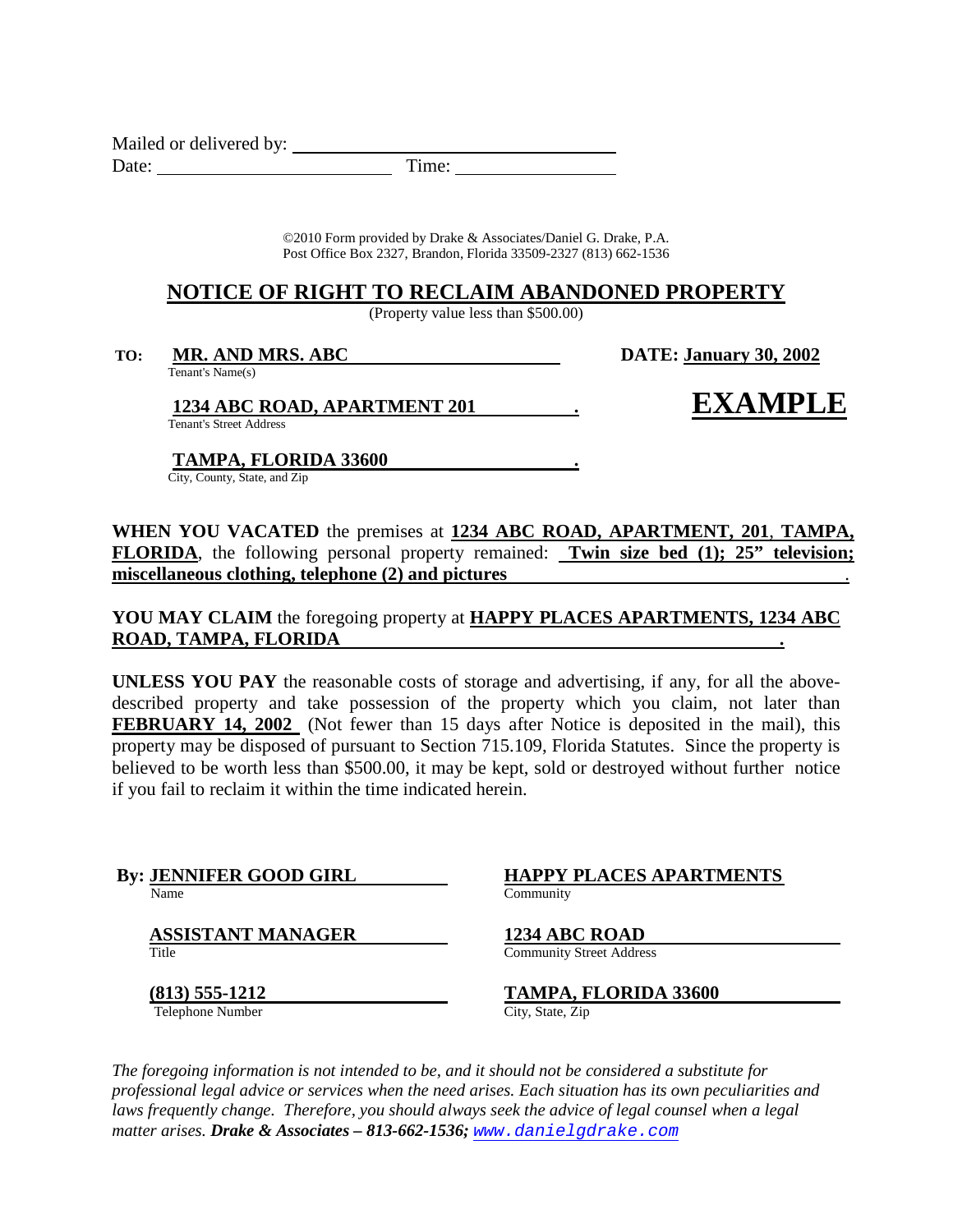#### **[For Landlord's Use Only] CERTIFICATION OF DELIVERY**

**I HEREBY CERTIFY** that a true copy hereof was furnished by:

- ( ) U.S. Mail
- ( ) Personal Delivery to Resident(s)
- ( ) Certified U.S. Mail to last-known address

Delivered by**: JENNIFER GOOD GIRL** Date: **JANUARY 30, 2002** Time:**12:20 P.M.**

©2010 Form provided by Drake & Associates/Daniel G. Drake, P.A. Post Office Box 2327, Brandon, Florida 33509-2327 (813) 662-1536

# **NOTICE OF RIGHT TO RECLAIM ABANDONED PROPERTY**

(Property value over \$500.00)

**TO: DATE:**

Tenant's Name(s)

Tenant's Street Address

City, County, State, and Zip

**WHEN YOU VACATED** the premises at the following personal property remained:

**YOU MAY CLAIM** the foregoing property at

**UNLESS YOU PAY** the reasonable costs of storage and advertising, if any, for all the above-described property and take possession of the property which you claim, not later than , 2006 (Not fewer than 15 days after Notice is deposited in the mail), this property may be disposed of pursuant to Section 715.109, Florida Statutes.

.

.

If you fail to reclaim the property, it will be sold at a public sale after notice of the sale has been given by publication. Yu have the right to bid on the property at this sale. After the property is sold and the costs of storage, advertising, and sale are deducted, the remaining money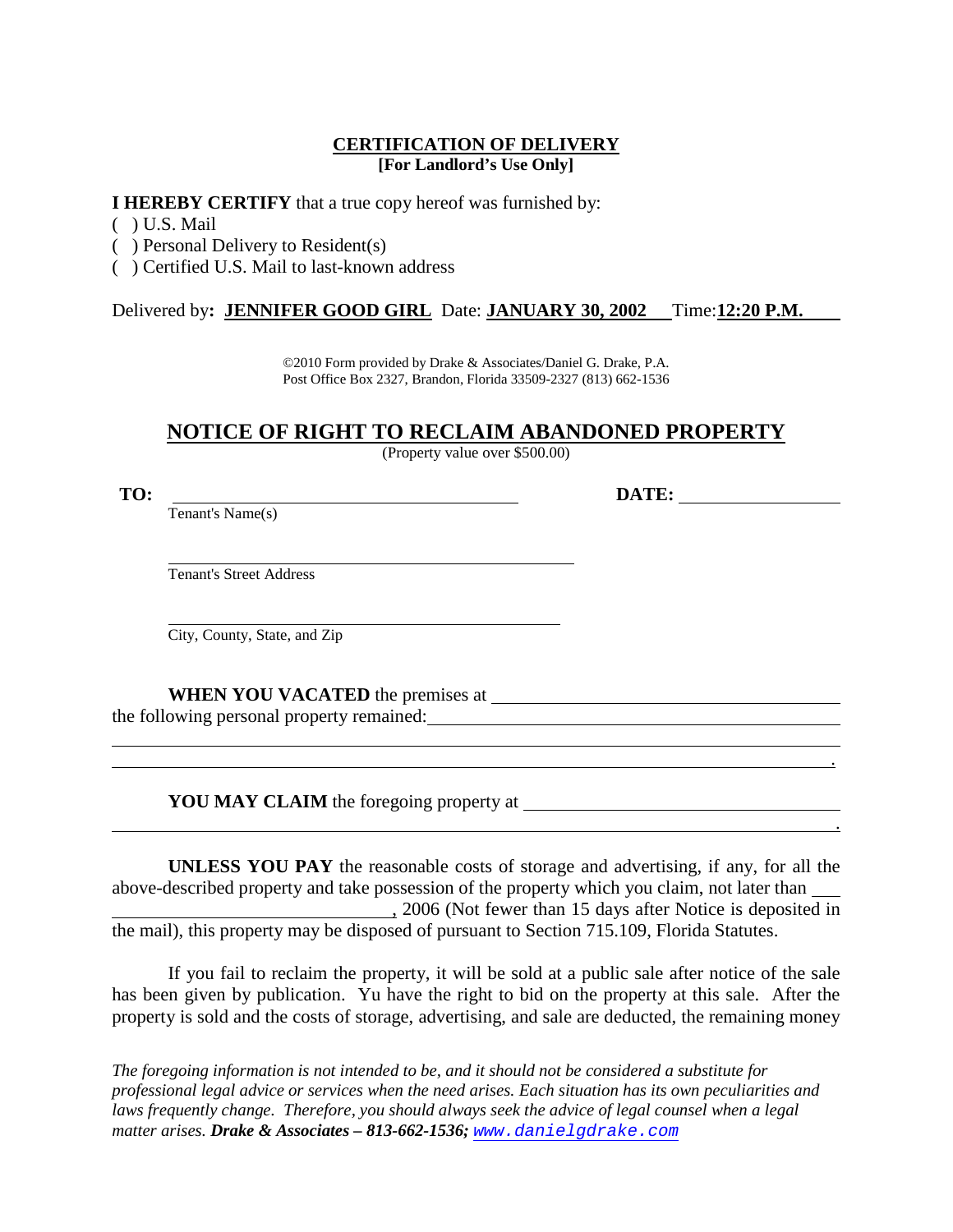will be paid over to the county. You may claim the remaining money at any time within one (1) year after the county receives the money.

 $D...$ 

| Dy.                                                                                                                                                                         |                                                                                                                                                                                                                        |                                                                                                                                                                                                                                                      |  |
|-----------------------------------------------------------------------------------------------------------------------------------------------------------------------------|------------------------------------------------------------------------------------------------------------------------------------------------------------------------------------------------------------------------|------------------------------------------------------------------------------------------------------------------------------------------------------------------------------------------------------------------------------------------------------|--|
| Name                                                                                                                                                                        | Community                                                                                                                                                                                                              |                                                                                                                                                                                                                                                      |  |
| Title                                                                                                                                                                       |                                                                                                                                                                                                                        | <b>Community Street Address</b>                                                                                                                                                                                                                      |  |
| Telephone Number                                                                                                                                                            | City, State, Zip                                                                                                                                                                                                       |                                                                                                                                                                                                                                                      |  |
|                                                                                                                                                                             | <b>CERTIFICATION OF DELIVERY</b><br>[For Landlord's Use Only]                                                                                                                                                          |                                                                                                                                                                                                                                                      |  |
| <b>I HEREBY CERTIFY</b> that a true copy hereof was furnished by:<br>$( )$ U.S. Mail<br>() Personal Delivery to Resident(s)<br>() Certified U.S. Mail to last-known address |                                                                                                                                                                                                                        |                                                                                                                                                                                                                                                      |  |
|                                                                                                                                                                             |                                                                                                                                                                                                                        |                                                                                                                                                                                                                                                      |  |
|                                                                                                                                                                             | ©2010 Form provided by Drake & Associates/Daniel G. Drake, P.A.<br>Post Office Box 2327, Brandon, Florida 33509-2327 (813) 662-1536<br>NOTICE OF RIGHT TO RECLAIM ABANDONED PROPERTY<br>(Property value over \$500.00) |                                                                                                                                                                                                                                                      |  |
| TO:<br>MR. AND MRS. ABC<br>Tenant's Name(s)                                                                                                                                 |                                                                                                                                                                                                                        | <b>DATE: January 30, 2002</b>                                                                                                                                                                                                                        |  |
| <b>Tenant's Street Address</b>                                                                                                                                              | 1234 ABC ROAD, APARTMENT 201                                                                                                                                                                                           | <b>EXAMPLE</b>                                                                                                                                                                                                                                       |  |
| TAMPA, FLORIDA 33600<br>City, County, State, and Zip                                                                                                                        |                                                                                                                                                                                                                        |                                                                                                                                                                                                                                                      |  |
|                                                                                                                                                                             |                                                                                                                                                                                                                        | WHEN YOU VACATED the premises at 1234 ABC ROAD, APARTMENT, 201,<br><b>TAMPA, FLORIDA</b> , the following personal property remained: Twin size bed (1); 25"<br>television; miscellaneous clothing, telephone (2), dining room furniture, living room |  |

**furniture, microwave oven, camera, jewelry and pictures .**

YOU MAY CLAIM the foregoing property at **HAPPY PLACES APARTMENTS, 1234 ABC ROAD, TAMPA, FLORIDA .**